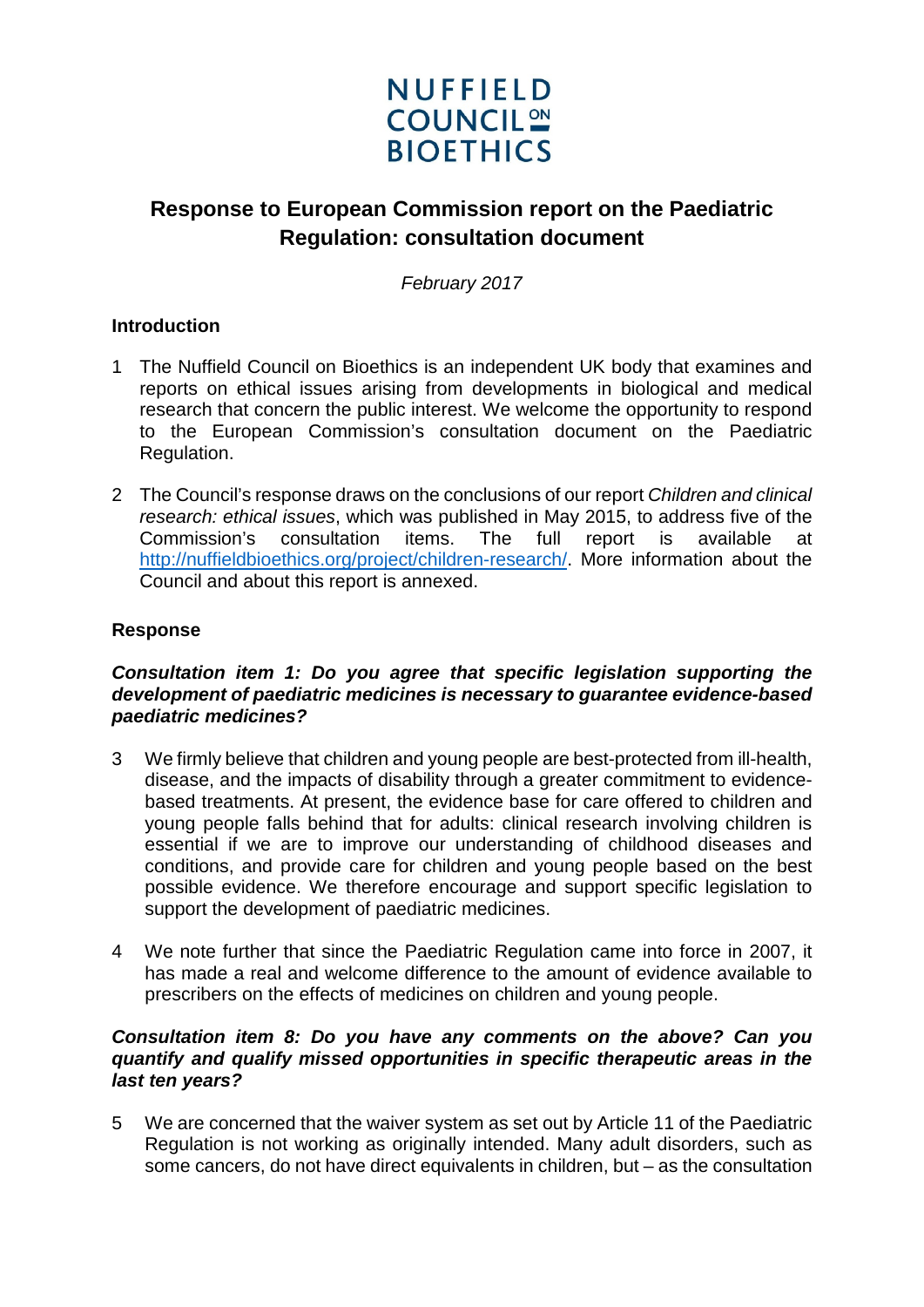document notes – this does not mean that the mechanism of action of the medicine being developed will not be effective in treating related disorders in children. For example, the Institute of Cancer Research (UK) notes that 26 of the 28 cancer medicines authorised in Europe since 2007 have a mechanism of action that is relevant for childhood cancers; nevertheless, 14 of these medicines received waivers.<sup>[1](#page-1-0)</sup> A loss of opportunity to promote such research, which is potentially important for children's health, is a matter of ethical concern.

6 We therefore welcome the EMA's [2](#page-1-1)015 review of class waiver decisions,<sup>2</sup> and its encouragement of a voluntary approach to carrying out research with children (*see paragraph 5.45 of our full report*). We note and encourage the EMA Paediatric Committee's (PDCO) commitment to continue to revise the class waiver list as more information on medicines and diseases become available.<sup>[3](#page-1-2)</sup>

#### *Consultation item 12: Do you share the view that the PUMA concept is a disappointment? What is the advantage of maintaining it? Could the development of off-patent medicines for paediatric use be further stimulated?*

- 7 We note that the PUMA concept has had very limited success. We suggest three approaches through which the development of off-patent medicines for paediatric use might be further developed:
	- Considering a model of 'transferable market exclusivity', where the successful completion of a paediatric investigation plan (PIP) with respect to an off-patent medicine will allow the value of the incentive to be transferred to a different product. Any such incentive would need to be carefully targeted to ensure that it is limited to cases where there is a clear need for the research; this could, for example, be achieved by linking it to the EMA's inventory of priority needs, or by giving PDCO the discretion to accept or reject the proposal on the basis of need. *(See paragraph 5.46 of our full report.)*
	- Using tax breaks, if necessary on a country-by-country basis. *(See paragraph 5.46.)*
	- Encouraging collaborative research between academic researchers, patient groups, and industry, in the light of the fact that industry is not the only possible source of research activity with respect to off-patent medicines in children. *(See paragraphs 5.47-8.)*

#### *Consultation item 13: Do you have any comments on developments in clinical trials with children following the adoption of the Regulation and in view of the above discussion?*

8 We welcome the significant benefits that the Paediatric Regulation has brought by increasing the focus on medicines research with children in a European context.

<span id="page-1-2"></span><sup>3</sup> See:

<span id="page-1-0"></span> <sup>1</sup> See: http://www.icr.ac.uk/news-archive/icr-scientists-call-for-changes-to-eu-rules-on-children'scancer-drugs.

<span id="page-1-1"></span><sup>2</sup> See: http://nuffieldbioethics.org/news/2015/promoting-medicines-research-children-councilwelcomes-emas-review/.

http://www.ema.europa.eu/ema/index.jsp?curl=pages/news\_and\_events/news/2015/07/news\_det ail\_002375.jsp&mid=WC0b01ac058004d5c1.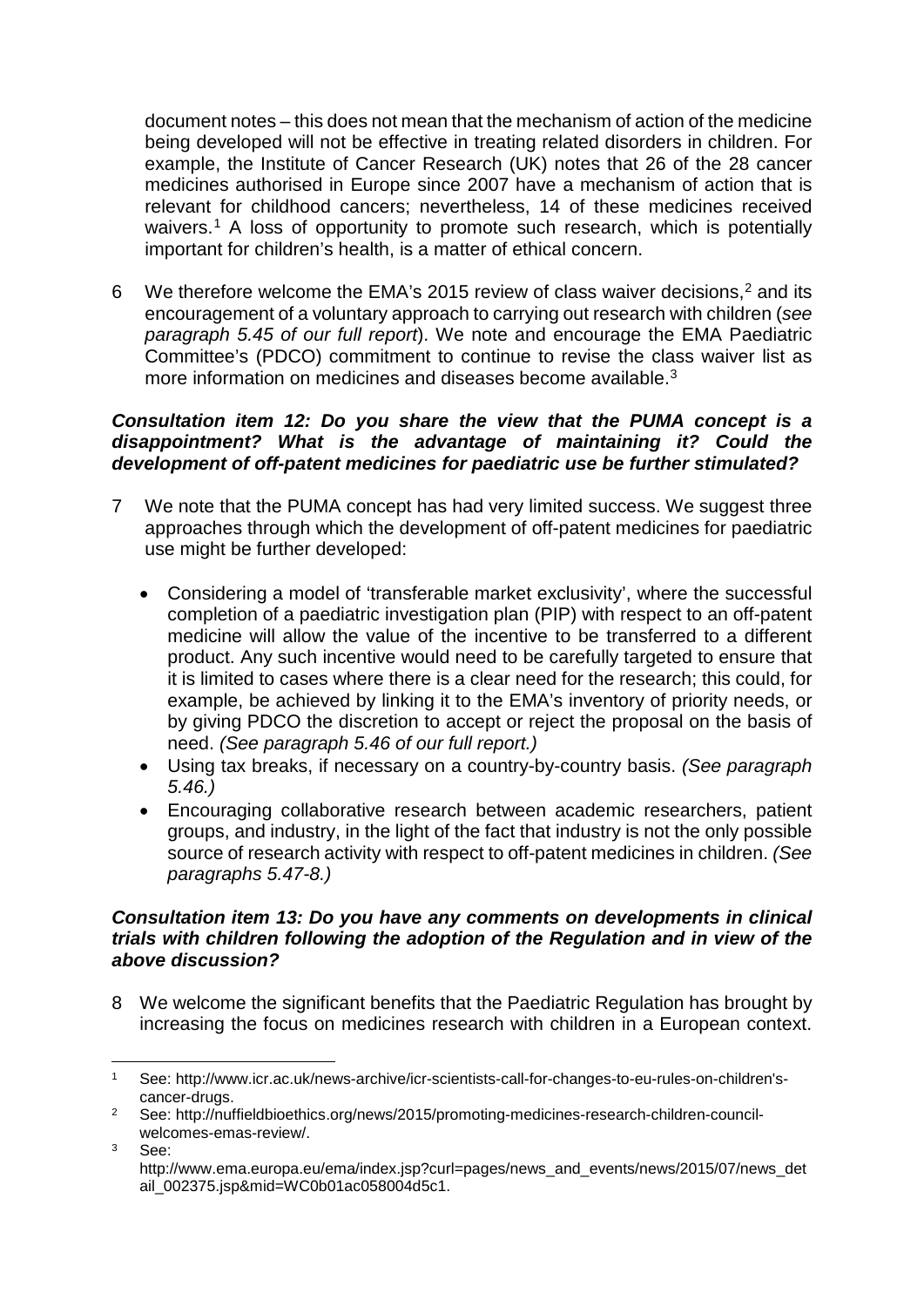We recognise in particular the positive and proactive approach the EMA and PDCO have taken to their regulatory role, using it not only to police the system established by the Regulation, but also to promote effective and collaborative research with children and young people through a variety of practical means. We encourage the EMA and PDCO to continue to build on these successes, and to use the opportunity of the ten-year review to identify need for legislative change.

- 9 We note the findings of the 2013 European Commission report which reviewed the impact of the first five years of the Paediatric Regulation, and the progress it reported since the Regulation was passed. [4](#page-2-0) Progress includes the agreement of over 600 PIPs by PDCO, thus ensuring that information would be collected about the efficacy and safety of these medicines in children; additionally, the introduction of 132 new medicines, or new uses of existing medicines, licensed or adapted for children. However, as the consultation document notes, "so far the exact impact [of the Regulation] on the number of paediatric trials and study participants is difficult to quantify due to some shortcomings in the available databases with regard to mandatory data." By addressing such shortcomings, the 10-year review of the Regulation will be integral to revealing whether such progress has continued to be realised.
- 10 We agree that the Regulation has fostered and stimulated expert discussions on the optimal design of paediatric trials. We particularly note that although – according to the Commissions five-year report on the Regulation – the number of clinical trials involving children remained fairly constant at an average of approximately 350 per year, this in fact represented a small increase in the proportion of clinical trials involving children, as the total number of trials taking place had been falling. Medicines research with children in a European context is now part of the mainstream: research sponsors are required to develop PIPs as routine (unless a waiver has been granted); medicines targeting new indications in children are beginning to become available; the quality of children's clinical trials is improving; and there is more innovative thinking in the development of medicines for children (*see paragraph 5.43 in our full report*).
- 11 However, areas remain where the Paediatric Regulation might make further improvements. These include the use of class waivers with respect to research that might still be of benefit to children; addressing the ineffectiveness of incentives that seek to encourage research with children on older off-patent medicines (*see paragraph 7 of this response*); and the question of how best to incentivise research in conditions that only, or primarily, affect children (*see paragraphs 3.18-3.22 in our full report*).

#### *A note on 'vulnerability'*

12 The consultation document notes the importance that "everything possible is done to make sure that the specific vulnerability of child patients is fully considered". We urge a degree of caution around the language employed. In our report, we noted how the regulation of clinical research with children and young people is often

<span id="page-2-0"></span> <sup>4</sup> European Commission (2013) Report from the Commission to the European Parliament and the Council: better medicines for children - from concept to reality, available at: http://www.ipex.eu/IPEXLWEB/dossier/files/download/082dbcc53eea9c03013f75ffb4243058.do.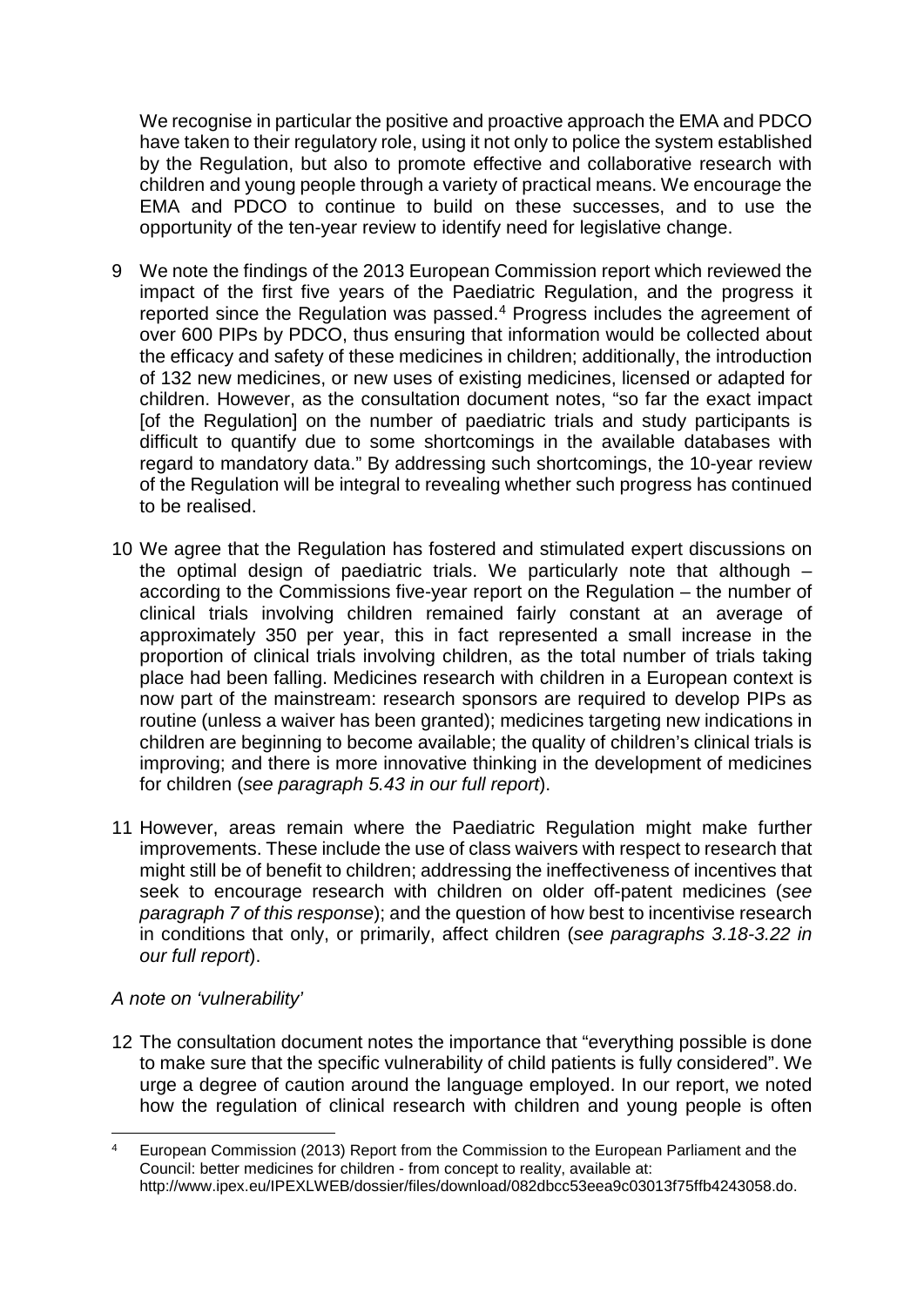based on this assumption that, by their nature, children and young people constitute a 'vulnerable group', and that such vulnerability automatically demands a protective response. In our evidence gathering we heard concerns that this apparently protective response to perceived or actual vulnerability may not only exclude children and young people from opportunities to participate in activities that are inherently worthwhile, but could also *harm* the interests of many children in the future by preventing potentially valuable research from taking place. We would emphasise that the possibility of vulnerability rests in the situation that a person is placed in, not necessarily in the person himself or herself. References to vulnerability in the context of children and young people's involvement in research should never be treated as an automatic brake on a research proposal. We suggest that an appropriate response by professionals to concerns about children's potential vulnerability in research is to ensure that they work in partnership with children, young people and parents throughout the whole endeavour of research.

#### *Consultation item 15: How do you judge the effects of the Paediatric Regulation on paediatric research?*

13 We feel that the Paediatric Regulation has had a positive effect on paediatric research in Europe for the reasons set out in paragraphs 8-10 above.

## **Conclusion**

14 The Council thanks the Commission for the opportunity of submitting its views on this consultation. For further information on the Nuffield Council's response to this consultation, please contact: Katharine Wright (Assistant Director, Nuffield Council on Bioethics) at [kwright@nuffieldbioethics.org.](mailto:kwright@nuffieldbioethics.org)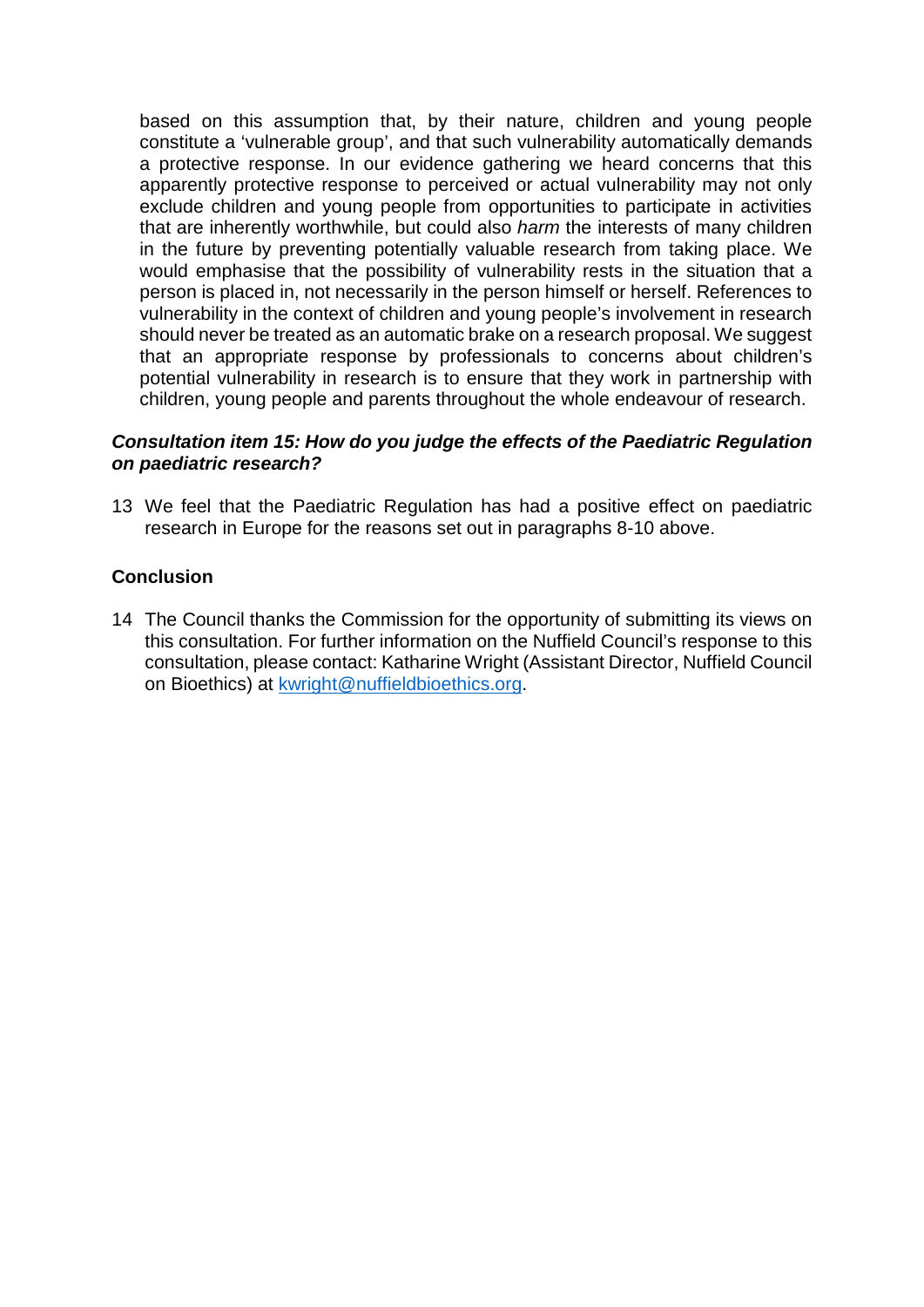# **ANNEX**

# **The Nuffield Council on Bioethics Working Party**

The Nuffield Council on Bioethics is an independent UK body that examines and reports on ethical issues raised by developments in biology and medicine. It is funded by the Nuffield Foundation, the UK Medical Research Council, and the Wellcome Trust. For more information about the Council see: [www.nuffieldbioethics.org.](http://www.nuffieldbioethics.org/)

The Nuffield Council on Bioethics' Working Party on children and clinical research was set up in June 2013, and its report, *Children and clinical research: ethical issues* was published in May 2015. More information about the evidence gathering of the Working Party is available at [http://nuffieldbioethics.org/project/children-research/evidence](http://nuffieldbioethics.org/project/children-research/evidence-gathering-activities/)[gathering-activities/.](http://nuffieldbioethics.org/project/children-research/evidence-gathering-activities/)

**Members** (affiliations correct at May 2015)

**Bobbie Farsides (Chair)** - Professor of Clinical and Biomedical Ethics at Brighton and Sussex Medical School

**Joe Brierley** - Consultant in Paediatric and Neonatal Intensive Care at Great Ormond Street Hospital

**Imelda Coyne** - Professor of Children's Nursing at Trinity College Dublin, Ireland

**Elizabeth Davis** - Paediatric Nurse at the John Radcliffe Hospital, Oxford

**Sara Fovargue** - Reader in Law at Lancaster University

**Robin Gill** - Professor of Applied Theology at the University of Kent

**Roland Jackson** - Executive Chair of Sciencewise

**Vicki Marsh** ('job-share' with Sassy Molyneux) - Senior social science and public health researcher at the KEMRI-Wellcome Trust Research Programme in Kilifi, Kenya

**Sassy Molyneux** ('job-share' with Vicki Marsh) - Senior social scientist at the KEMRI-Wellcome Trust Research Programme in Kilifi, Kenya

**Helen Sammons** - General Paediatrician (Derbyshire Children's Hospital) and Associate Professor of Child Health at the University of Nottingham

**Mark Sheehan** - Oxford NIHR Biomedical Research Centre Ethics Fellow at the Ethox Centre and a Research

Fellow at the Uehiro Centre for Practical Ethics, University of Oxford

**Susan Tansey** - Medical Director (Paediatrics) at Premier Research Group Limited and Associate Director for Industry for the NIHR-CRN: Children (formerly Medicines for Children Research Network).